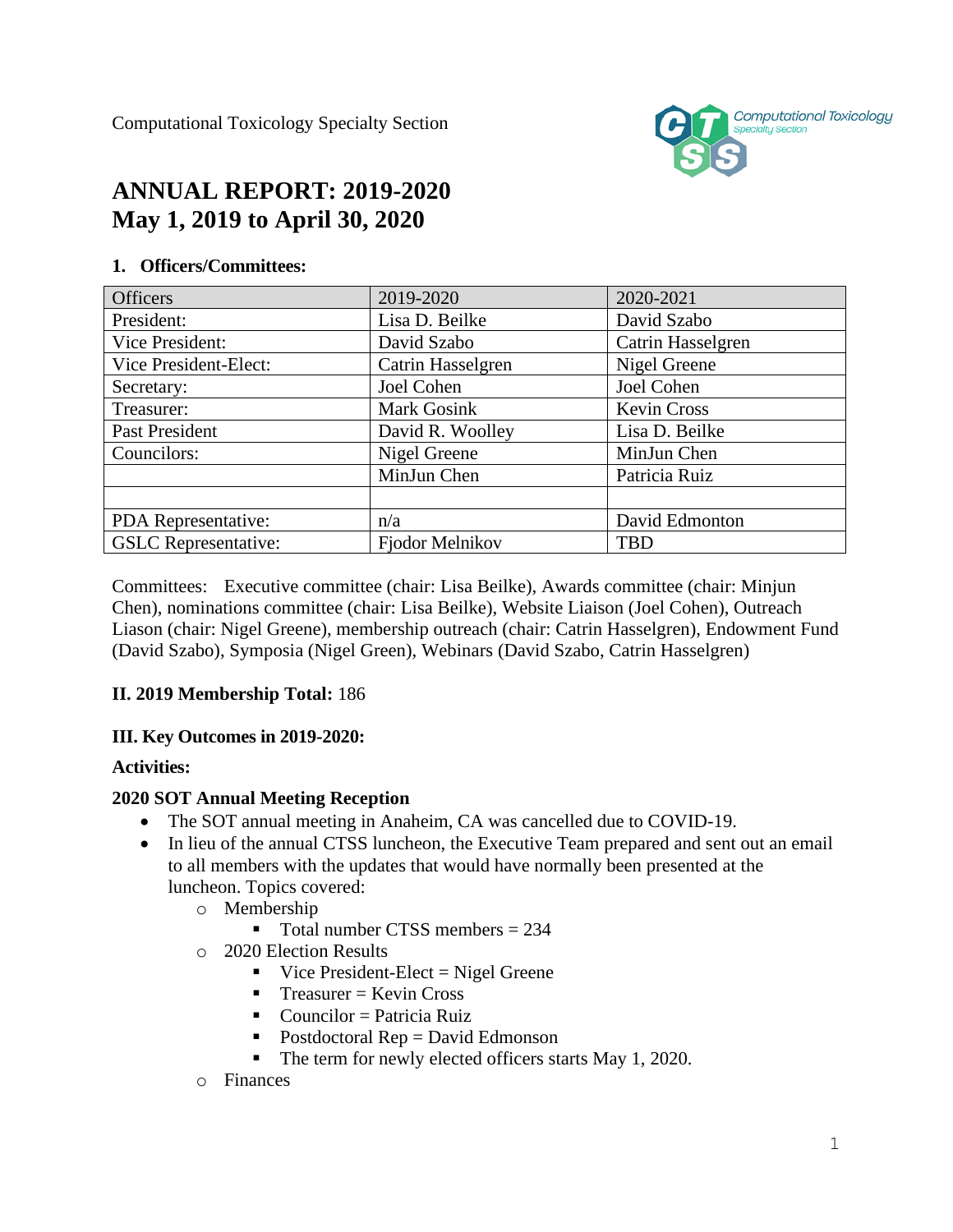- This year the CTSS received \$11,500 in financial support from Pfizer, Inc., Leadscope, Inc., Lhasa Limited, and MultiCASE Inc.
- Additionally, Dr, Nigel Greene was thanked for donating his stipend from his Continuing Education course at last year's meeting.
- Because of this generosity, the CTSS was able to give out \$4500 in awards.
- After expenses, the CTSS still has a balance of over \$15K. Unfortunately, part of this financial success was due to the lack of SOT meeting expenses.
- o Awards
	- The winner of CTSS Pfizer Student Travel Award was Dr. Mary Schleiff from University of Arkansas for Medical School for the SOT abstract "Bioactivation of halogenated aromatic drugs as a precursor to druginduced hepatotoxicity". The awardee will receive \$750 fund for travel cost with an additional monetary prize of \$500.
	- The winner of CTSS Pfizer Postdoctoral Travel Award was Dr. Zhenzhen Shi from Emory University for the SOT abstract "Computational Identification and Analysis of Nonmonotonic Concentration Responses in Tox21 Estrogen Receptor Assays". The awardee will receive \$750 fund for travel cost with an additional monetary prize of \$500.
	- The winners of the CTSS Pfizer Paper of the Year Award were Kapil Khadka, Minjun Chen, Zhichao Liu, Weida Tong, Dong Wang for their publication titled as "Integrating Adverse Outcome Pathways (AOPs) and High Throughput In Vitro Assays for Better Risk Evaluations, a Study with Drug-Induced Liver Injury (DILI)". The awardee will receive \$750 fund for travel cost with an additional monetary prize of \$750.
	- Due to cancellation of the annual SOT 2020 meeting in Anaheim CA, awards will be provided in full to awardees at the SOT 2021 annual meeting in Orlando Fl, per SOT guidance.
- o Endowment
	- The winner of the first Yves Alarie Diversity Award for Trainees and Young Investigators was Sara M. Vliet for the abstract titled "A Weightof-Evidence Approach for Androgen Receptor Conservation Across Vertebrate Species". Dr. Vliet is currently a postdoctoral fellow at Great Lakes Toxicology & Ecology Division, Center for Computational Toxicology & Ecology, U.S. Environmental Protection Agency.
- o Webinars
	- The CTSS successfully hosted four webinars during 2019-2020.
	- The first webinar was presented by Glenn Myatt, Leadscope, and Donna MacMillan, Lhasa on the topic "Computational Toxicology Methods and Approaches".
	- The second by Naomi Kruhlak, FDA CDER on "US FDA Experience in the Regulatory Application of (Q)SAR Modeling".